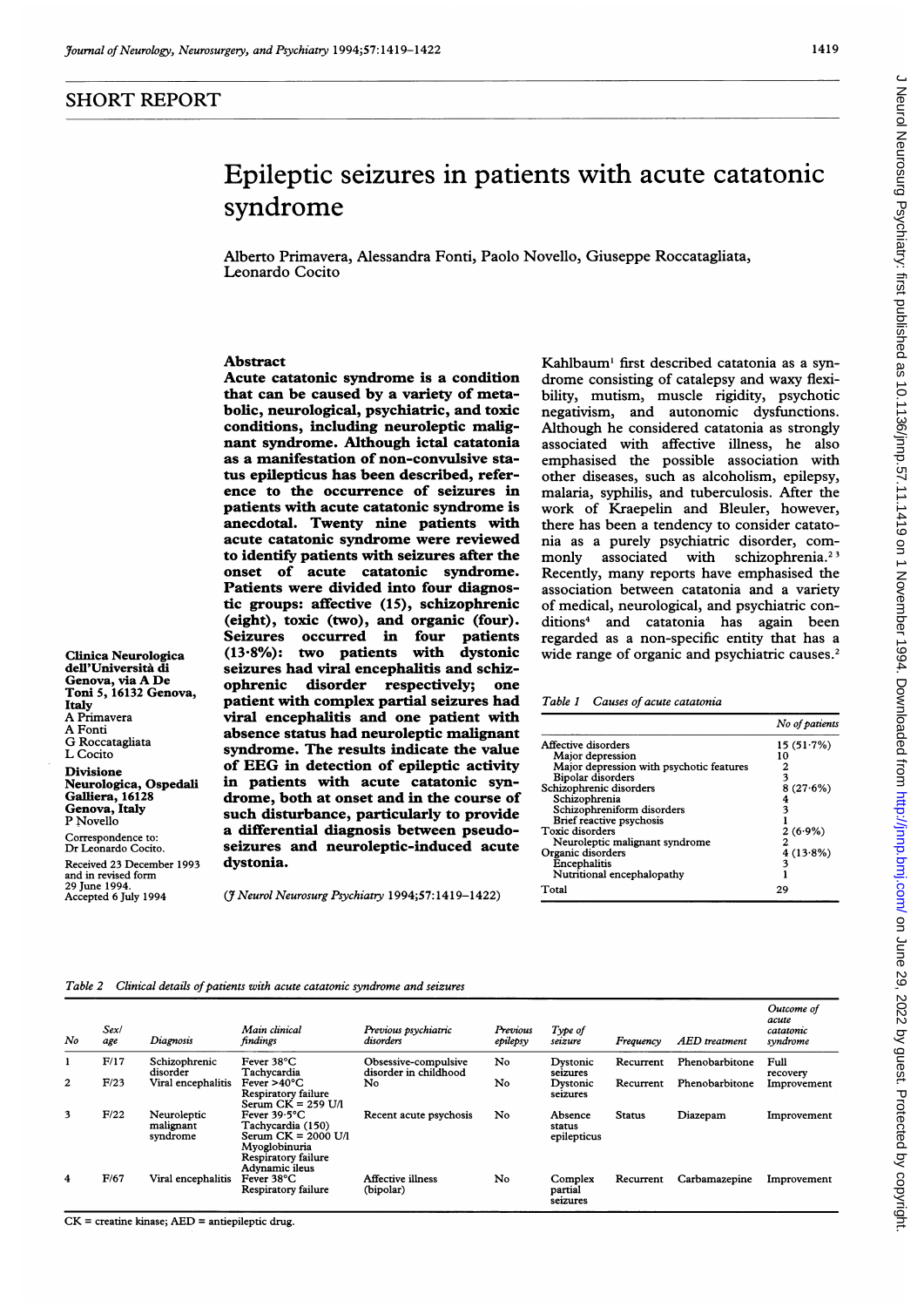

Ictal EEG in patient No 1 (a 17 year old woman) who had dystonic seizures associated with cortical electrodecremental events (CEEs). (A) (t = 0): onset<br>of the attack with generalised sharp waves and no clinical change; (B) (F)  $(t = 60 s)$ : gradual restoration of basal EEG activity.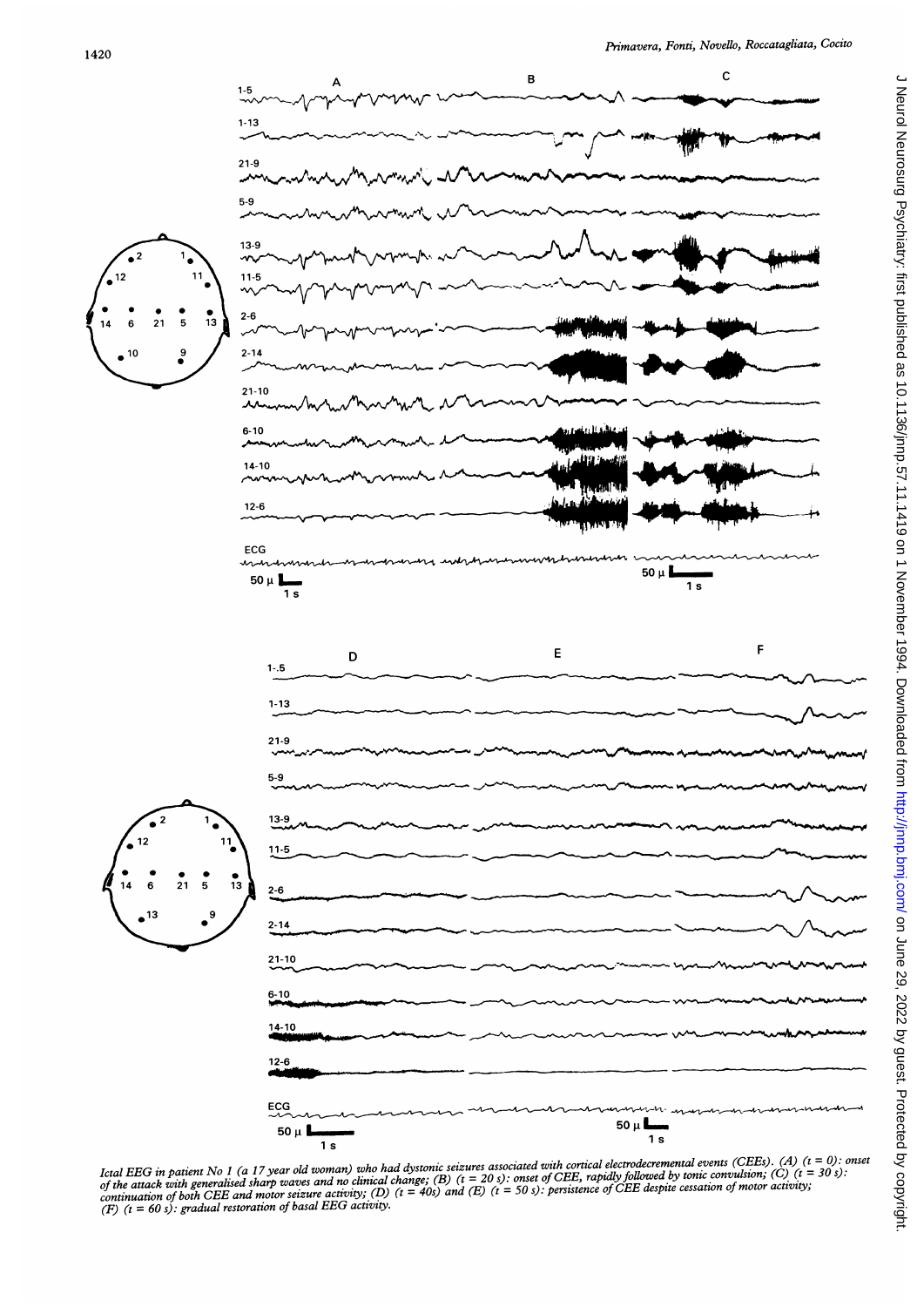The association between catatonia and epilepsy was emphasised by Kahlbaum in his original monograph,3 but it has received scant attention in the modem literature.2 Despite <sup>a</sup> few reports of adequately documented catatonia with concurrent epileptic discharges on the EEG5-7 and of non-convulsive status epilepticus presenting as ictal catatonia,<sup>8</sup> the reference to the occurrence of seizures in catatonic patients is usually anecdotal. The aim of this study was to investigate the occurrence of seizures in patients with acute catatonic syndrome.

## Patients and methods

Twenty nine patients (11 men, 18 women; age range 15-78; mean age  $43.2$  (SD  $20.0$ ) with acute catatonic syndrome have been retrospectively identified from clinical charts of patients admitted to the Department of Neurology of the University of Genova in the vears 1984–92. According to Barnes et  $al$ ,<sup>2</sup> the minimum definition of acute catatonic syndrome required that patients rapidly developed, over a period of days or weeks, at least one motor sign (catalepsy, posturing, or waxy flexibility) in combination with at least one of the following clinical signs: (a) negativism, mutism, or stupor;  $(b)$  excitement;  $(c)$  bizarre repetition behaviour. All patients had a detailed assessment that included physical, neurological, and psychiatric examination, neuroimaging, EEG, CSF examination, and appropriate screening tests for the known metabolic and systemic causes of the syndrome.4 Table <sup>1</sup> indicates the likely causes of acute catatonic syndrome in the 29 patients.

The clinical charts of patients with acute catatonic syndrome were reviewed to identify the occurrence of epileptic seizures during the catatonic periods. The diagnosis of seizures was based on the clinical findings and EEG recording.

## Results

Seizures during the catatonic periods occurred in four out of the 29 patients with acute catatonic syndrome (13-8%). Table 2 summarises the clinical features of these patients.

One patient had complex partial seizures, one patient had absence status epilepticus, and two patients had dystonic seizures associated with cortical electrodecremental events as described by Fariello  $et$   $al.^{9}$  The figure shows the EEG findings in one of these patients.

### **Discussion**

Our series has confirmed that catatonia is a non-specific entity that has a wide range of organic and psychiatric causes,<sup>2</sup> provided that schizophrenic disorders accounted for only 27-6% of the cases. The frequency of seizures in patients with acute catatonic syndrome  $(13.8\%)$  was close to the 16% reported by Barnes et  $al$ ,<sup>2</sup> although this figure also

included seizures occurring outside the catatonic periods. As these rates are definitely higher than those of an age matched general population, a merely coincidental association of seizures and catatonia is unlikely. Seizures were more frequent in patients with organic catatonia, but they occasionally occurred in acute catatonic syndrome due to psychiatric disorders as well. Epileptic seizures in the course of acute catatonic syndrome can be triggered by miscellaneous causes such as hyperpyrexia, liver and renal failure, thromboembolism, neuroleptic drugs, and CNS infections. Critically ill patients with acute metabolic events or drug toxicity may have new onset seizures.'0 One of our patients had a non-convulsive status epilepticus, as reported by Lim et al.<sup>8</sup> Absence status epilepticus occurring de novo in adults often results from a conjunction of several epileptogenic factors, such as an excessive amount or withdrawal of psychotropic drugs or toxic or metabolic factors<sup> $11 12$ </sup>; all of these conditions are likely to occur in acute catatonic syndrome and can thus account for epileptic seizures in some patients. Such a non-specific mechanism is unlikely, however, to represent the only explanation. One half of patients with epileptic seizures during acute catatonic syndrome had dystonic seizures with cortical electrodecremental events, which are quite unusual in adults.9 These seizures are supposed to arise from a subcortical focus, possibly located in the brainstem.<sup>91314</sup> Subcortical discharges in the EEG have occasionally been reported in patients with catatonic stupor.'5 The relation between the brainstem (particularly the midbrain) and catatonic states has been a recurring theme, which has received some support from experimental and pathological evidence<sup>3</sup> and, more recently, by neuroimaging.'' It can be speculated that both seizures and acute catatonic syndrome might sometimes result from an involvement of the same neural structures, possibly located in the diencephalon, midbrain, and pons. Then epileptic seizures in the course of acute catatonic syndrome are likely to arise from multiple mechanisms, some of which are possibly related to the pathophysiology of catatonia. The reported efficacy of anticonvulsive treatment in catatonia<sup>17</sup> and, conversely, the relation between periodic electrographic complexes and dopamine insufficiency in neuroleptic malignant syndrome,'8 indirectly suggest that some common mechanisms may underly both catatonia and seizures.

The possible occurrence of epileptic seizures during acute catatonic syndrome emphasises the importance of EEG monitoring in these patients, both at the onset and in the course of the syndrome. In the absence of an ictal EEG, the occurrence of fits with uncommon features may lead to <sup>a</sup> wrong diagnosis of non-epileptic attacks, as pseudoseizures and neuroleptic-induced acute dystonia are common in patients with acute behaviour disturbances.<sup>19</sup> A correct identification of epileptic seizures is essential, however, given the different therapeutic implications.